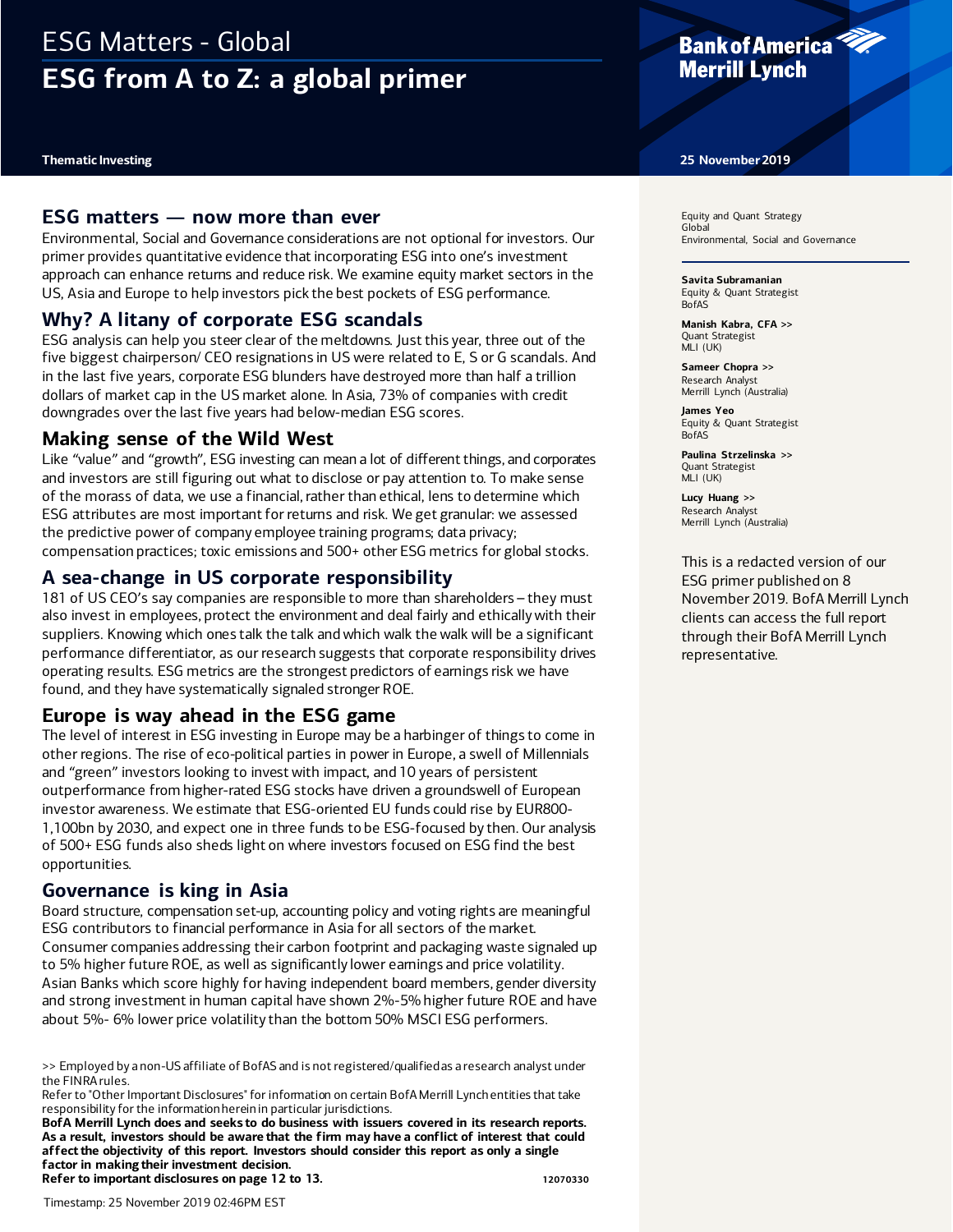**This is a redacted version of our ESG primer. BofA Merrill Lynch clients can access the full report through their BofA Merrill Lynch representative.**

# **What is ESG?**

ESG stands for Environmental, Social and Governance (ESG).

**ESG investing** captures the notion of using non-financial factors that incorporate the environmental impact (E), social impact (S) and governance attributes (G) of a corporation. Another related vein of investing is **Thematic Investing**, which delves into themes that impact the global economy/investment landscape and are often environmental or social in nature (climate change, education, obesity, etc.) **"Green" investing** is another related category, focusing explicitly on companies that better the environment by employing/supporting "green" initiatives like clean energy, resource conservation, etc. In this report, we focus on the first aspect (**ESG investing**). The signals we examine can help evaluate whether companies run themselves responsibly. We consider environmental impacts (such as emissions or resource use), social impacts (such as employee training or diversity policies), and governance attributes (such as board structure or shareholder rights).

#### Exhibit 1: Types of ESG investing strategies

| <b>Best in class/positive</b><br>screening     | . Investment in sectors, companies or projects selected from a defined<br>universe for positive ESG performance relative to industry peers                                                                                                                                                                                    |
|------------------------------------------------|-------------------------------------------------------------------------------------------------------------------------------------------------------------------------------------------------------------------------------------------------------------------------------------------------------------------------------|
| Corporate engagement<br>and shareholder action | •Employing shareholder power to influence corporate behavior through<br>direct corporate engagement (i.e. communicating with senior management<br>and/or boards of companies), filing or co-filing shareholder proposals, and<br>proxy voting that is guided by comprehensive ESG guidelines                                  |
| <b>ESG</b> integration                         | . The systematic and explicit consideration by investment managers of<br>environmental, social and governance factors into financial analysis                                                                                                                                                                                 |
| <b>Impact investing</b>                        | .Targeted investments aimed at solving social or environmental problems.<br>Impact investing includes community investing, where capital is specifically<br>directed to traditionally underserved individuals or communities, or<br>financing that is provided to businesses with a clear social or environmental<br>purpose. |
| Negative/exclusionary<br>screening             | . The exclusion from a fund or portfolio of certain sectors, companies or<br>practices based on specific ESG criteria.                                                                                                                                                                                                        |
| Norms-based screening                          | •Screening of investments based on compliance with international norms<br>and standards such as those issued by the OECD, ILO, UN and UNICEF; may<br>include exclusions of investments that are not in compliance with norms or<br>standards or over and underweighting.                                                      |
| Sustainability themed<br>investing             | . Investment in themes or assets that address specific sustainability issues<br>such as climate change, food, water, renewable energy, clean technology<br>and agriculture                                                                                                                                                    |

Source: Global Sustainable Investment Alliance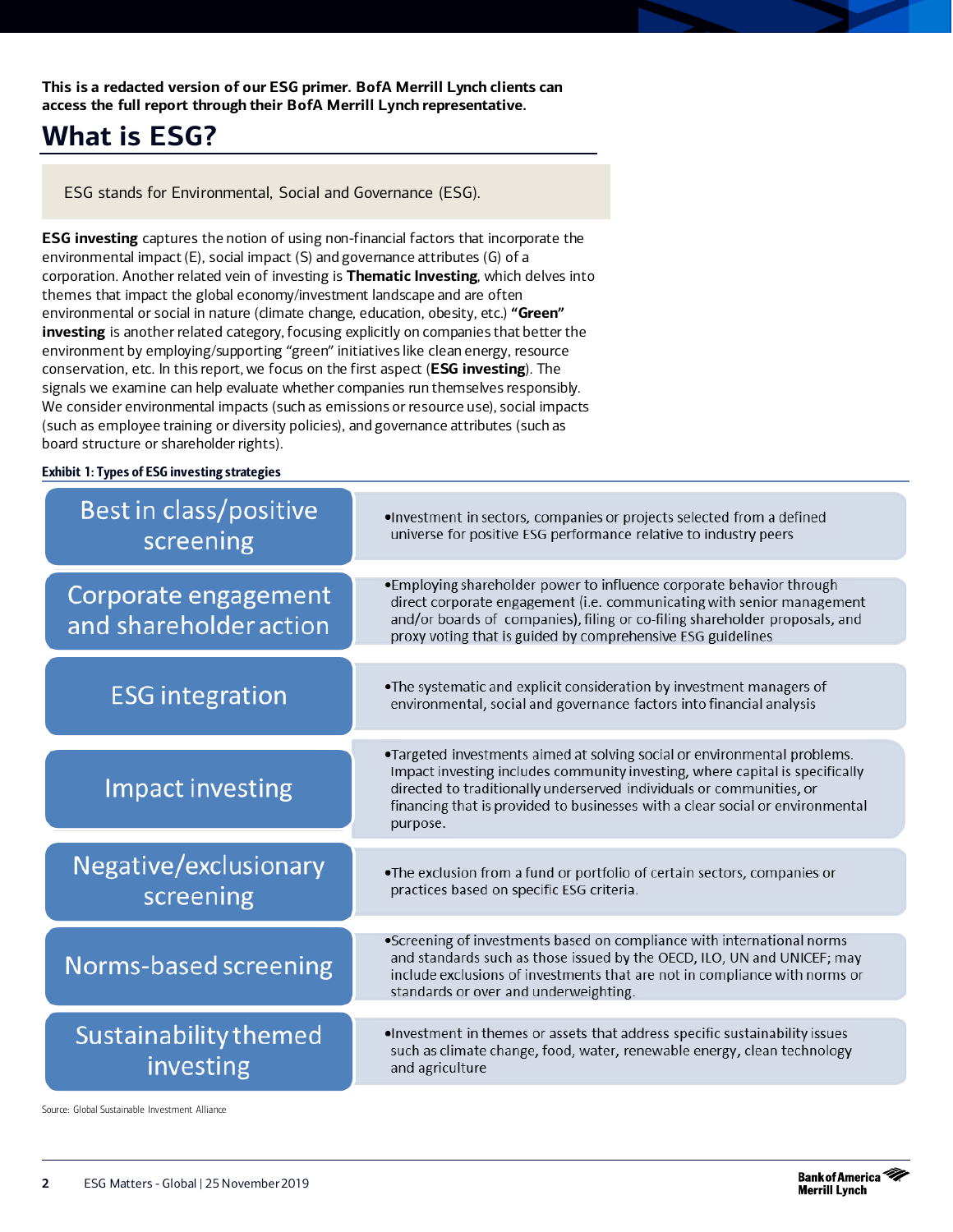Europe leads in the norms-based screening among the regions in sustainable investing. However within the region negative/exclusionary screening (for example, excluding controversial weapons and tobacco companies) remains the most popular, despite its waning popularity. ESG integration and corporate engagement and shareholder action are seeing growth compared with the previous surveys. According to the 2018 Global Sustainable Investment review survey results, the top markets are in the UK, France and Italy. UN Global Compact dominates the norms-based screening, while sustainability thematic screening is balanced in its split.



Chart 1: Europe leads in norms-based screening type of sustainable investing globally

Source: Global Sustainable Investment Alliance – 2018 Global Sustainable Investment Review 2012/2014/2016/2018

# **Why ESG matters**

#### **ESG can help create excess returns**

In US, ESG has been a particularly effective signal of alpha (excess returns) over the past five years, potentially driven by the explosive asset growth and inflows into ESG type strategies. Companies with high (top quintile) ESG ranks have outperformed their counterparts with lower (bottom quintile) ESG ranks by at least 3ppt during the time period, based on all three data providers we cover in this section.

#### Chart 2: Relative performance of S&P 500 companies in top vs. bottom quintile by MSCI ESG scores





Source: MSCI ESG Research LLC, FactSet, BofA Merrill Lynch US Equity & Quant Strategy

This performance is backtested and does not represent the actual performance of any account or fund. Backtested performance depicts the theoretical (not actual) performance of a particular strategy over the time period indicated. No representation is being made that any actual portfolio is likely to have achieved returns similar to those shown herein.

Chart 3: Relative performance of S&P 500 companies in top vs. bottom quintile by Sustainalytics ESG scores 8/2009-8/2019



Source: Sustainalytics, FactSet, BofA Merrill Lynch US Equity & Quant Strategy

This performance is backtested and does not represent the actual performance of any account or fund. Backtested performance depicts the theoretical (not actual) performance of a particular strategy over the time period indicated. No representation is being made that any actual portfolio is likely to have achieved returns similar to those shown herein.

Chart 4: Relative performance of S&P 500 companies in top vs. bottom quintile by Refinitiv ESG scores 12/2005-8/2019



Source: Refinitiv, FactSet, BofA Merrill Lynch US Equity & Quant Strategy

This performance is backtested and does not represent the actual performance of any account or fund. Backtested performance depicts the theoretical (not actual) performance of a particular strategy over the time period indicated. No representation is being made that any actual portfolio is likely to have achieved returns similar to those shown herein.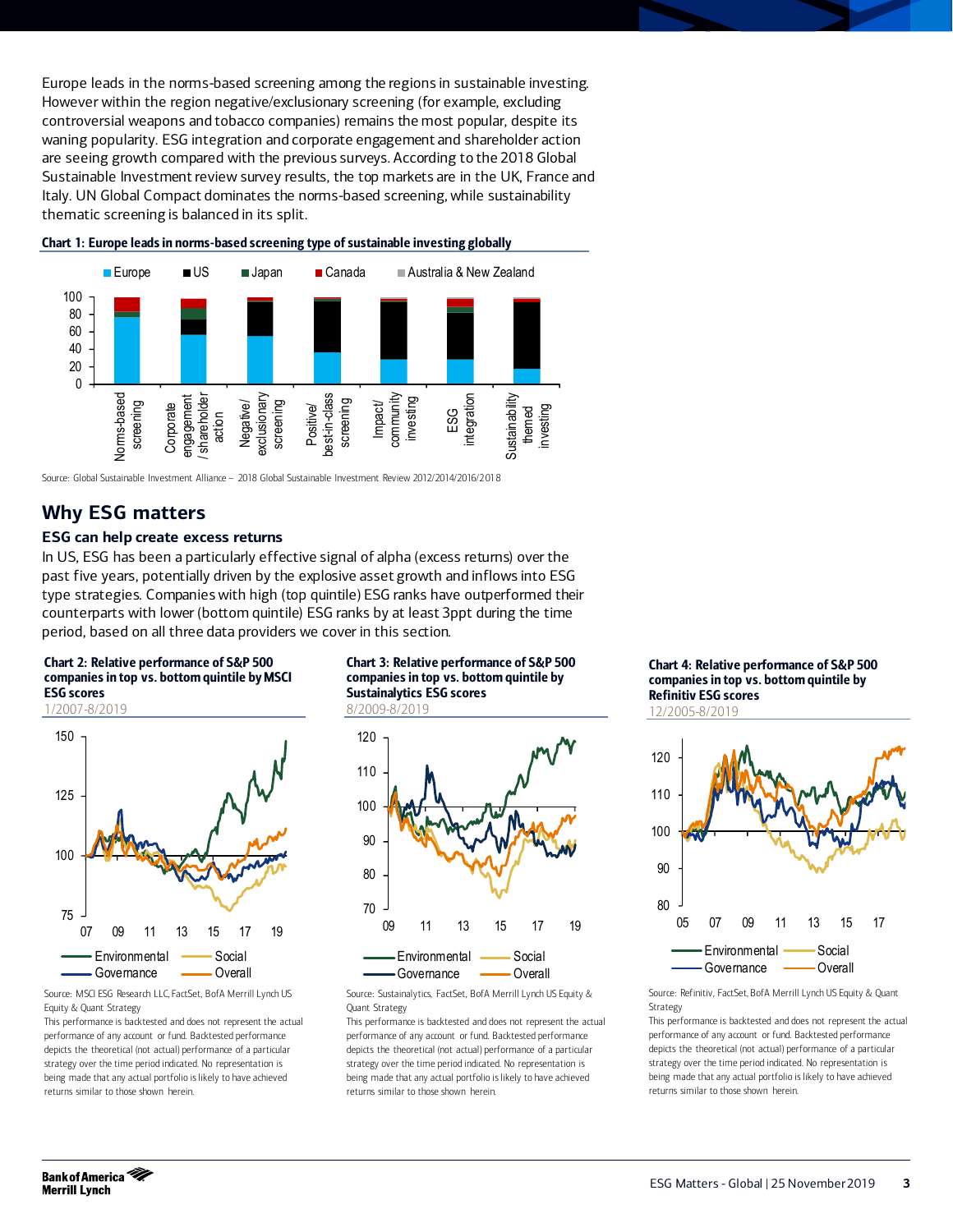In Europe, companies with the higher overall ESG score outperformed those with the lower ESG scores during the backtesting period (Dec '07 till Aug '19). On average they would have provided 4% annualized return. Within the pillar scores we find more variability. Companies scored higher on Governance and Social score would have outperformed their lower counterparts the most during the backtesting period, while environmentally higher scored companies would have outperformed their lower scored counterparts but with a muted trend.

Chart 5: MSCI Overall ESG score: backtested highest scored (Q1) stocks performance relative to lowest scored (Q5) stocks (Europe)



Source: MSCI ESG Research LLC, FactSet, BofA Merrill Lynch European Equity Quant Strategy; This performance is backtested and does not represent the actual performance of any account or fund. Backtested performance depicts the theoretical (not actual) performance of a particular strategy over the time period indicated. No representation is being made that any actual portfolio is likely to have achieved returns similar to those shown herein. The strategy indicated as MSCI Overall ESG score: highest scored (Q1) relative to lowest scored (Q5) above is intended to be an indicative metric only and may not be used for reference purposes or as a measure of performance for any financial instrument or contract, or otherwise relied upon by third parties for any other purpose, without the prior written consent of BofA Merrill Lynch Global Research. This strategy was not created to act as a benchmark.

#### **Backtesting disclosure:**

The analysis of MSCI ESG scores in this report is backtested and does not represent the actual performance of any account or fund. Backtested performance depicts the hypothetical backtested performance of a particular strategy over the time period indicated. In future periods, market and economic conditions will likely differ and the same strategy will not necessarily produce the same results. No representation is being made that any actual portfolio is likely to have achieved returns similar to those shown herein. There are frequently sharp differences between backtested returns and the actual returns realised in the actual management of a portfolio. Backtested performance results are created by applying an investment strategy or methodology to historical data and attempts to give an indication as to how a strategy might have performed during a certain period in the past if the product had been in existence during such time. Backtested results have inherent limitations including the fact that they are calculated with the full benefit of hindsight, which allows the security selection methodology to be adjusted to maximise the returns. Further, the results shown do not reflect actual trading or the impact that material economic and market factors might have had on a portfolio manager's decision-making under actual circumstances. Backtested returns do not reflect advisory fees, trading costs, or other fees or expenses.

Chart 6: MSCI pillar ESG scores: backtested highest scored (Q1) stocks performance relative to lowest scored (Q5) stocks (Europe)



Source: MSCI ESG Research LLC, FactSet, BofA Merrill Lynch European Equity Quant Strategy; This performance is backtested and does not represent the actual performance of any account or fund. Backtested performance depicts the theoretical (not actual) performance of a particular strategy over the time period indicated. No representation is being made that any actual portfolio is likely to have achieved returns similar to those shown herein. The strategies indicated as MSCI pillar ESG score: highest scored (Q1) relative to lowest scored (Q5) above are intended to be an indicative metrics only and may not be used for reference purposes or as a measure of performance for any financial instrument or contract, or otherwise relied upon by third parties for any other purpose, without the prior written consent of BofA Merrill Lynch Global Research. These strategies were not created to act as benchmarks.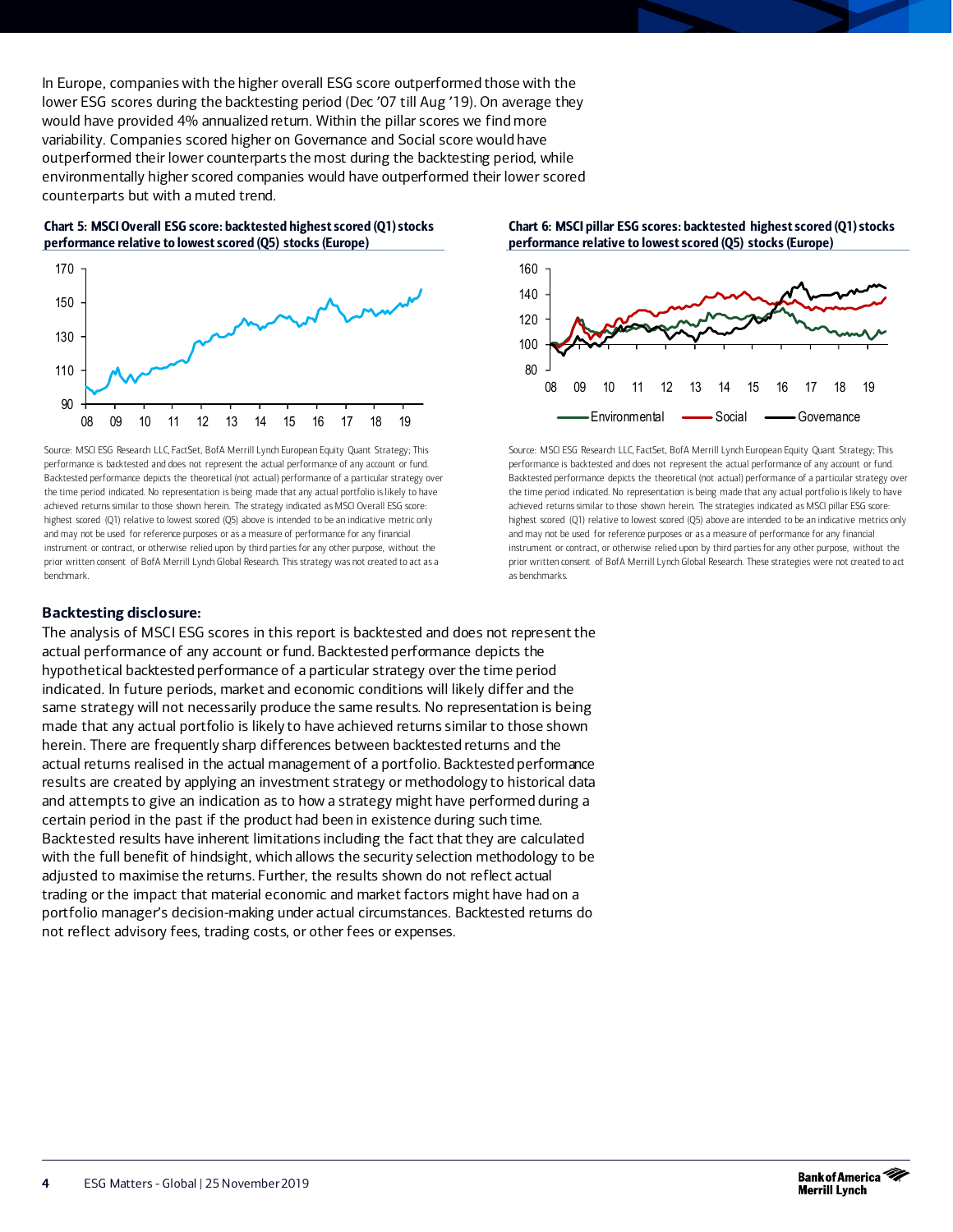### **Best signal of earnings risk**

In the US, ESG is the best measure we've found for signaling future earnings risk, and is superior to leverage or other risk and quality factors.

#### Chart 7: Best signal of future earnings risk: worse ESG ranks signaled more earnings deterioration (US)

Median change in 3-yr EPS volatility of S&P 500 companies over subsequent three years based on Refinitiv Overall ESG score from 12/2005-12/2015 (with volatility through 12/2018)



Source: Refinitiv, BofA Merrill Lynch US Equity & Quant Strategy Based on the S&P 500 universe

#### **Lower cost of capital**

Just like consumers have credit scores, companies pay different rates depending on their risk profiles. For US companies, the cost of debt for "good" versus "bad" companies based on MSCI ESG scores can be nearly 200bp. Similarly, valuation multiples (forward price-to-earnings ratio) for "good" companies rose from historically as low as a 20% discount to a 20% premium — effectively lowering the cost of capital.

#### Chart 8: Multiple re-rating lowers the cost of capital for companies with high ESG scores (US)

Relative forward P/E of S&P 500 companies in top vs. bottom quintile by MSCI ESG score (1/2007-8/2019)



#### Chart 9: Companies with higher ESG scores tend to enjoy lower cost of capital (US)

Weighted average option-adjusted spread (OAS) vs. MSCI ESG scores of S&P 500 companies as of 8/31/2019



Source: MSCI ESG Research LLC, BofA Merrill Lynch US Equity & Quant Strategy

Source: MSCI ESG Research LLC, BofA Merrill Lynch US Equity & Quant Strategy

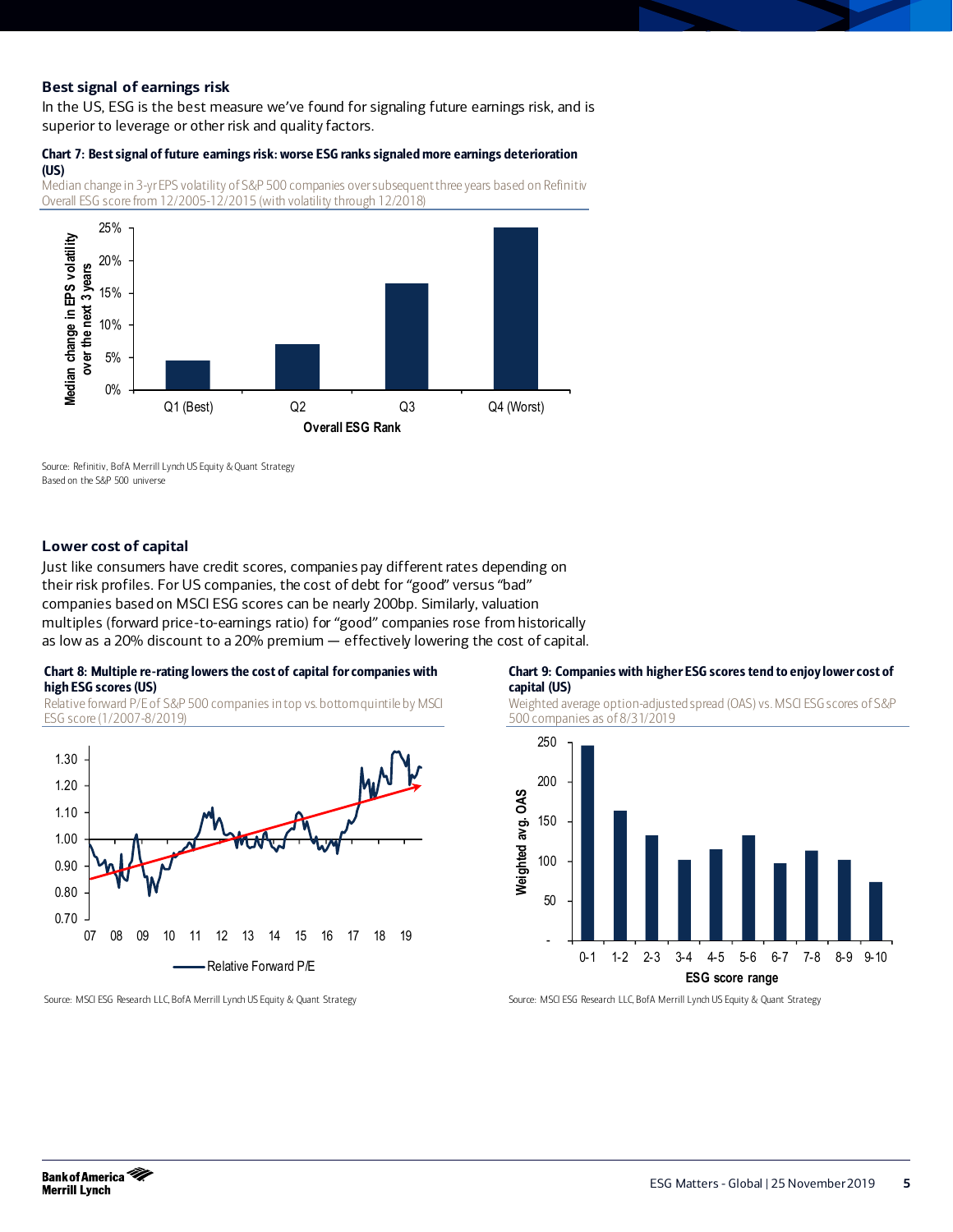In Europe, MSCI ESG AAA-rated ESG stocks have a third of cost of credit protection than CCC-rated ESG stocks by MSCI. Moreover, the top quintile of ESG-rated stocks on average has traded at 20% premium to bottom quintile ESG-rated stocks over the past 10 years.

Chart 10: Lower MSCI ESG rating points to higher 5Y CDS spreads in Europe (as of Sep '19)



Source: MSCI ESG Research LLC, Bloomberg, BofA Merrill Lynch European Equity Quant Strategy





Source: MSCI ESG Research LLC, FactSet, BofA Merrill Lynch European Equity Quant Strategy; Q1 denotes the top quintile, while Q5 refers to the bottom quintile of the scored companies. This performance is backtested and does not represent the actual performance of any account or fund. Backtested performance depicts the theoretical (not actual) performance of a particular strategy over the time period indicated. No representation is being made that any actual portfolio is likely to have achieved returns similar to those shown herein.

In Asia, the valuation premium (forward P/E spread) of stocks with the highest ESG scores vs. their counterparts with the lowest scores rose from 1-2x in the past to 5x today.



MSCI overall ESG scores(Q1) relative to stocks with the lowest scores (Q5) Based on median forward P/E

Chart 12: Valuation premium of MSCI APAC stocks with the highest

Source: MSCI ESG Research LLC, Factset. This performance is back-tested and does not represent the actual performance of any account or fund. Back-tested performance depicts the theoretical (not actual) performance of a particular strategy over the time period indicated. No presentation is being made that any actual portfolio is likely to have achieved returns similar to those shown herein. The strategy indicated as MSCI Overall ESG score: highest scored (Q1) relative to lowest scored (Q5) above is intended to be an indicative metric only and may not be used for reference purposes or as a measure of performance for any financial instrument or contract, or otherwise relied upon by third parties for any other purpose, without the prior written consent of BofA Merrill Lynch Global Research. This strategy was not created to act as a benchmark.

2011 2012 2013 2014 2015 2016 2017 2018 2019

 $-1.0x$ 0.0x 1.0x

2.0x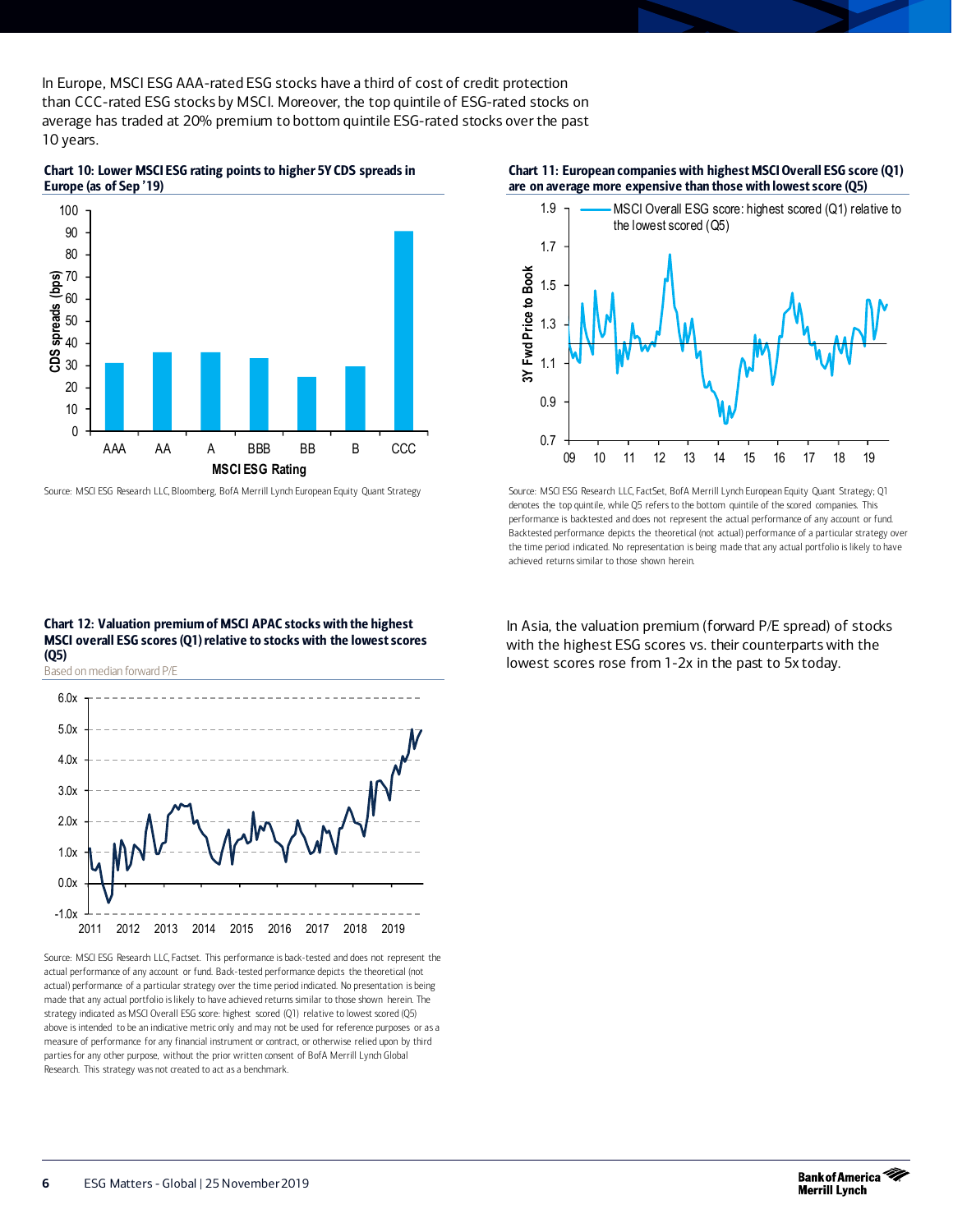#### **Growing intangible assets**

In our view, analyzing stocks using non-fundamental attributes might be even more important for stocks across regions than ever, and the S&P 500 asset transparency is at an all-time low, based on the intangible assets-to-book value ratio going back to 1998. Growth in intangible assets – which include items like brand equity and intellectual property – suggest that a more diverse evaluative framework is paramount.

Asset transparency in the US is at a 20-year low: S&P 500 intangible assets have gone from less than 30% of book value in 1998 to 68% in 2018. In Europe and Asia, intangible assets as % of companies' book value has similarly grown substantially over the last two decades.

#### Chart 13: Asset opacity in the US is at an all-time high

S&P 500 intangible assets as a percent of book value, 1998-2018



Source: FactSet, BofA Merrill Lynch US Equity & Quant Strategy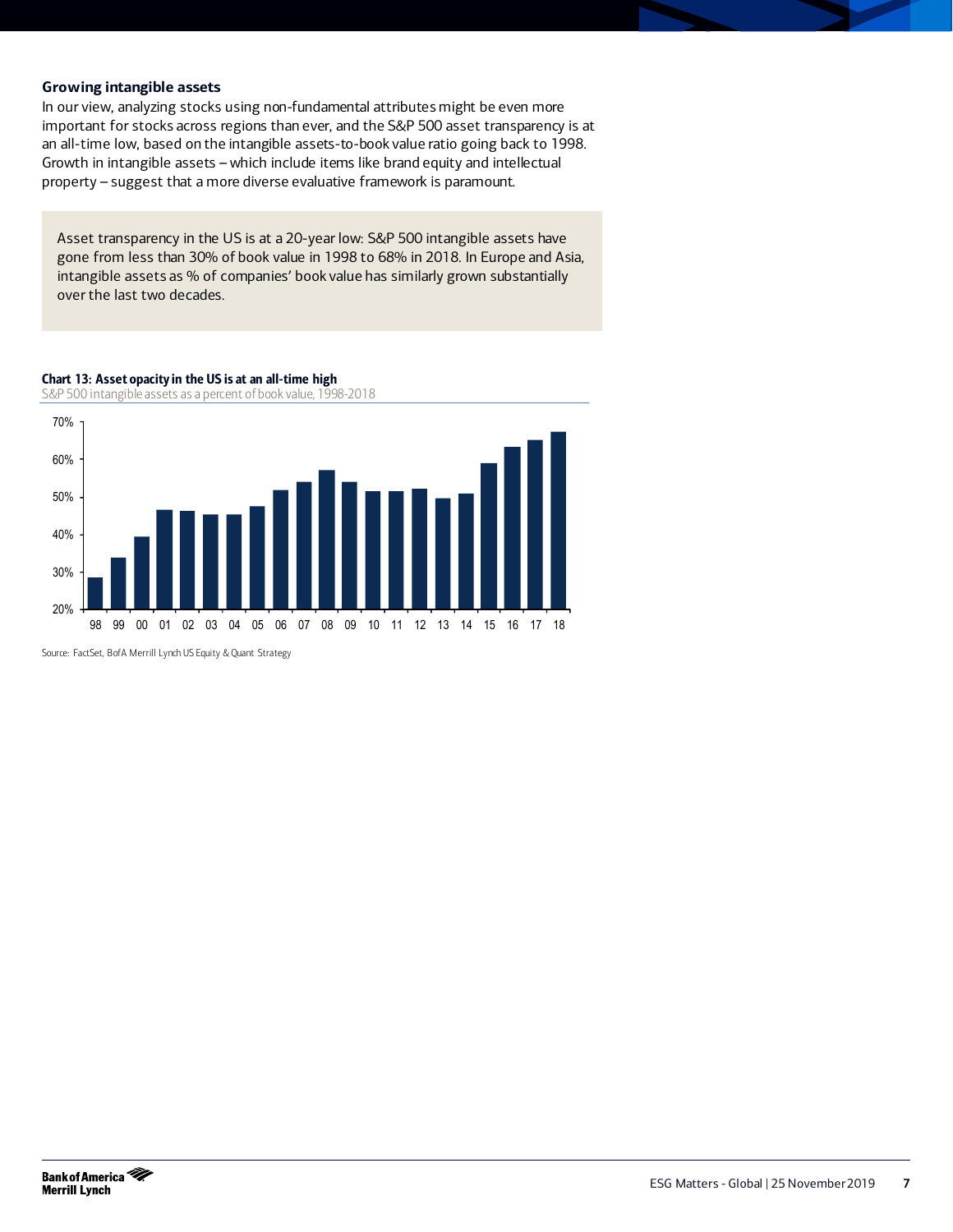# **10 reasons you should care about Environmental, Social and Governance (ESG)**



Source: BofA Merrill Lynch US Equity & Quant Strategy, MSCI ESG Research LLC, Sustainalytics, Refinitiv, FactSet, ThinkNum, US SIF, 2018 U.S. Trust Wealth and Worth Survey

**8**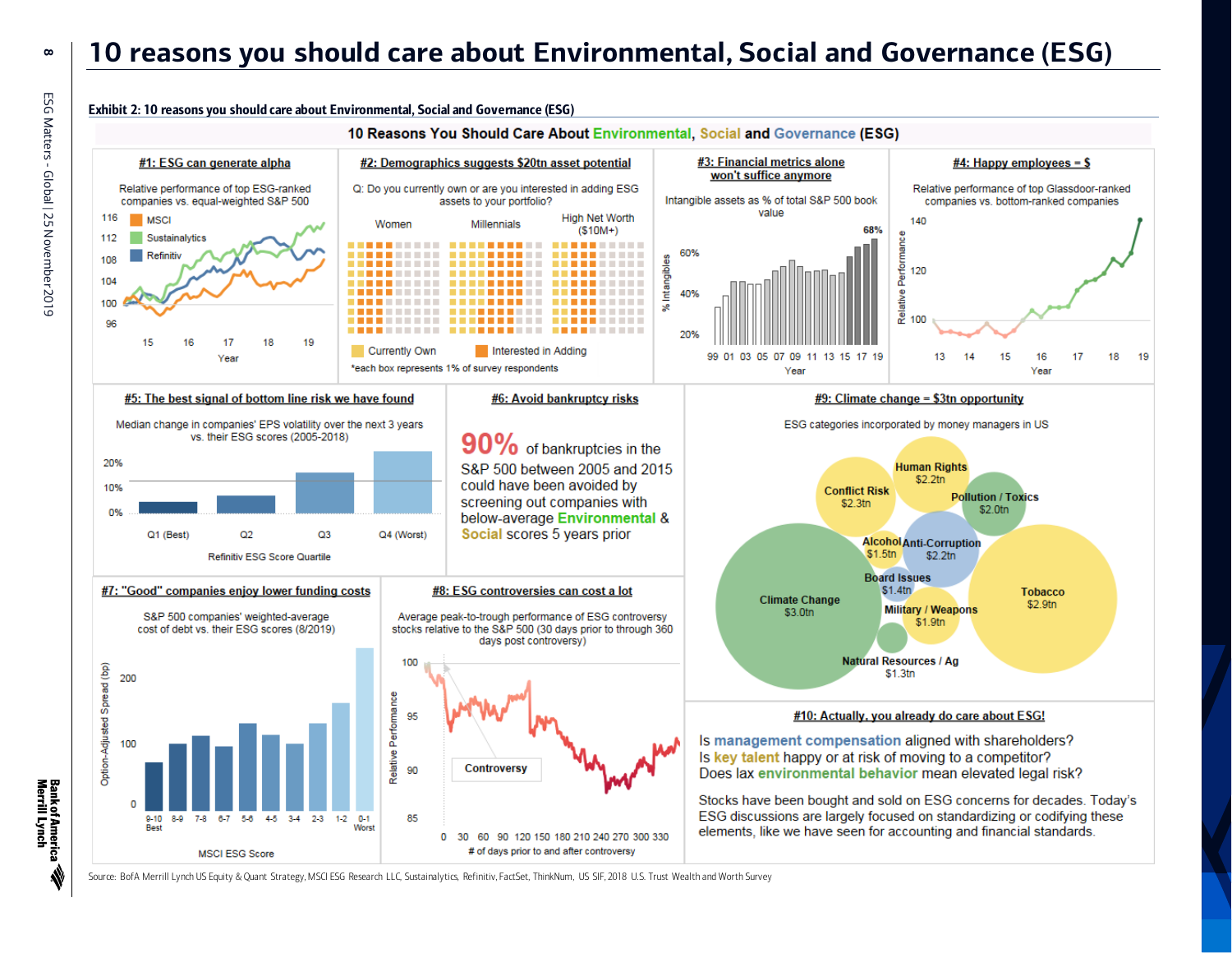# **Global sector implementation guide**

**What we did:** we drilled down to more granular levels of ESG data and split the universe of stocks in the sector into halves based on each ESG metric: above vs. below median score per sector (we used halves instead of quintiles due to the limited number of companies within some sectors). We then analyzed the spread and consistency of above-median companies outperforming below-median companies in terms of future return on equity and earnings risk (volatility). The factors that have historically been the most effective signals of future return on equity and earnings risk for companies within each sector are highlighted below:

| Sector                     | <b>US</b>                                                                                                                                                                   | <b>Europe</b>                                                                                                                                                                                                                                                           | Asia                                                                                                                                                                 |
|----------------------------|-----------------------------------------------------------------------------------------------------------------------------------------------------------------------------|-------------------------------------------------------------------------------------------------------------------------------------------------------------------------------------------------------------------------------------------------------------------------|----------------------------------------------------------------------------------------------------------------------------------------------------------------------|
| <b>Services</b>            | S: Priv acy & Data Security, Product Responsibility<br>Communication G: Corruption & Instability, Corporate Social<br>Responsibility (CSR) Strategy                         | E: Carbon Emissions, Toxic Emissions & Waste<br><b>S:</b> Labour Management<br>G: Business Ethics, Anti-Competitive Practices,<br>Corporate Governance                                                                                                                  | G: Board structure, Compensation, Audit, Voting, Fraud                                                                                                               |
| Consumer<br>Discretionary  | G: Gender Div ersity, ESG Reporting / CSR Strategy<br>S: Opportunities in Nutrition and Health, Chemical<br>Safety, Workforce                                               | E: Raw Material Sourcing, Toxic Emissions & Waste,<br>Carbon Emissions<br>S: Product Safety & Quality, Health & Safety, Human<br>Capital Dev elopment, Supply Chain Labour Standards<br>G: Corruption & Instability, Corporate Governance                               | G: Board structure, Compensation, Audit, Accounting,<br>Voting, Diversity, Fraud,<br>E: Packaging material waste, Green buildings, E-waste<br>S: Supply chain labour |
| Consumer<br><b>Staples</b> | S: Health & Safety, Temporary Workers, Human Rights<br>G: Animal Testing, CSR Strategy, Management<br>E: Emissions / Waste, Renewable Energy Use                            | E: Product Carbon Footprint, Packaging Materials &<br>Waste<br>S: Opportunities in Nutrition and Health, Health & Safety, E: Packaging material waste, Water stress<br>Labour Management, Chemical Safety<br><b>G:</b> Anti-Competitive Practices, Corporate Governance | G: Board structure, Audit, Voting, Cross shareholdings,<br>Fraud<br><b>S:</b> Product safety                                                                         |
| <b>Energy</b>              | S: Health & Safety, Labor Management<br>E: Emissions, Environmental Innovation                                                                                              | E: Water Stress, Carbon Emissions, Biodiversity & Land G: Compensation, Accounting<br>Use, Toxic Emissions & Waste<br>S: Labour Management, Health & Safety<br>G: Corruption & Instability, Corporate Governance                                                        |                                                                                                                                                                      |
| <b>Financials</b>          | S: Labor Management, Society & Community Incidents<br>G: Political Involvement Policy, Govemance Incidents,<br>Shareholder Rights                                           | E: Tox ic Emissions & Waste, Carbon Emissions<br>S: Insuring Health & Demographic, Labour Management Diversity<br>G: Financial Sy stem Instability, Corporate Governance, S: Human capital development<br>Corruption & Instability                                      | G: Board structure, Compensation, Accounting, Voting,                                                                                                                |
| <b>Health Care</b>         | Committee Independence<br>S: Priv acy & Data Security, Labor / Human Capital<br>Management                                                                                  | G: Anticompetitive Practices, Business Ethics Incidents, E: Carbon Emissions, Water Stress, Toxic Emissions & G: Board structure, Compensation, Audit, Accounting,<br>Waste<br>S: Access to Healthcare, Health & Safety, Labour<br>Management                           | Voting, Diversity<br>E: Clean tech<br>S: Human capital                                                                                                               |
| <b>Industrials</b>         | E: Biodiv ersity & Land Use, Emissions<br>S: Supply Chain Labor Standards, Community,<br>Workforce Health / Safety / Training                                               | G: Corruption & Instability, Corporate Governance<br>E: Tox ic Emissions & Waste, Water Stress,<br>Opportunities in Clean Tech<br>S: Health & Safety, Labour Management                                                                                                 | G: Board structure, Compensation, Audit, Accounting,<br>Voting, Fraud<br>E: Raw materials sourcing<br>S: Human capital dev elopment, Privacy and data<br>security    |
| Information<br>Technology  | G: Business Ethics and Fraud, Board Diversity /<br>Independence, Shareholder Rights<br>S: Supply Chain Management / Standards                                               | E: Opportunities in Clean Tech<br>S: Human Capital Dev elopment, Labour Management<br><b>G:</b> Corporate Governance                                                                                                                                                    | G: Board structure, Compensation, Audit, Accounting,<br>Voting, Diversity, Fraud<br>S: Human capital dev elopment, Supply chain labour                               |
| <b>Materials</b>           | E: Raw Material Sourcing, Emissions, Environmental<br>Supply Chain Incidents, Environmental Innovation<br>S: Health & Safety, Employee Training                             | E: Water Stress, Tox ic Emissions & Waste, Carbon<br>Emissions, Opportunities in Clean Tech<br>S: Health & Safety, Labour Management<br><b>G:</b> Corruption & Instability                                                                                              | <b>G:</b> Compensation<br>E: Packaging material waste                                                                                                                |
| <b>Real Estate</b>         | E: Sustainable Financial Initiatives / Products and<br>Serv ices<br>S: Health & Safety, Working Conditions Policy, Labor<br>Management, Community                           | Included in Financials sector                                                                                                                                                                                                                                           | G: Compensation, Audit, Voting<br>E: Financing for environment impact, Clean tech                                                                                    |
| <b>Utilities</b>           | G: Business Ethics and Fraud, Political Involvement<br>Policy<br>E: Opportunities in Renew able Energy, Environmental<br>Fines & Penalties, Resource Use, Emissions / Waste | E: Tox ic Emissions & Waste, Water Stress, Biodiversity G: Board structure, Compensation, Audit, Voting,<br>& Land Use<br>S: Human Capital Dev elopment, Labour Management,<br>Health & Safety<br><b>G:</b> Corporate Gov ernance                                       | Div ersity<br>E: Renew able energy<br><b>S:</b> Product safety                                                                                                       |

Source: MSCI ESG Research LLC, Refinitiv, Sustainalytics, BofA Merrill Lynch Global Research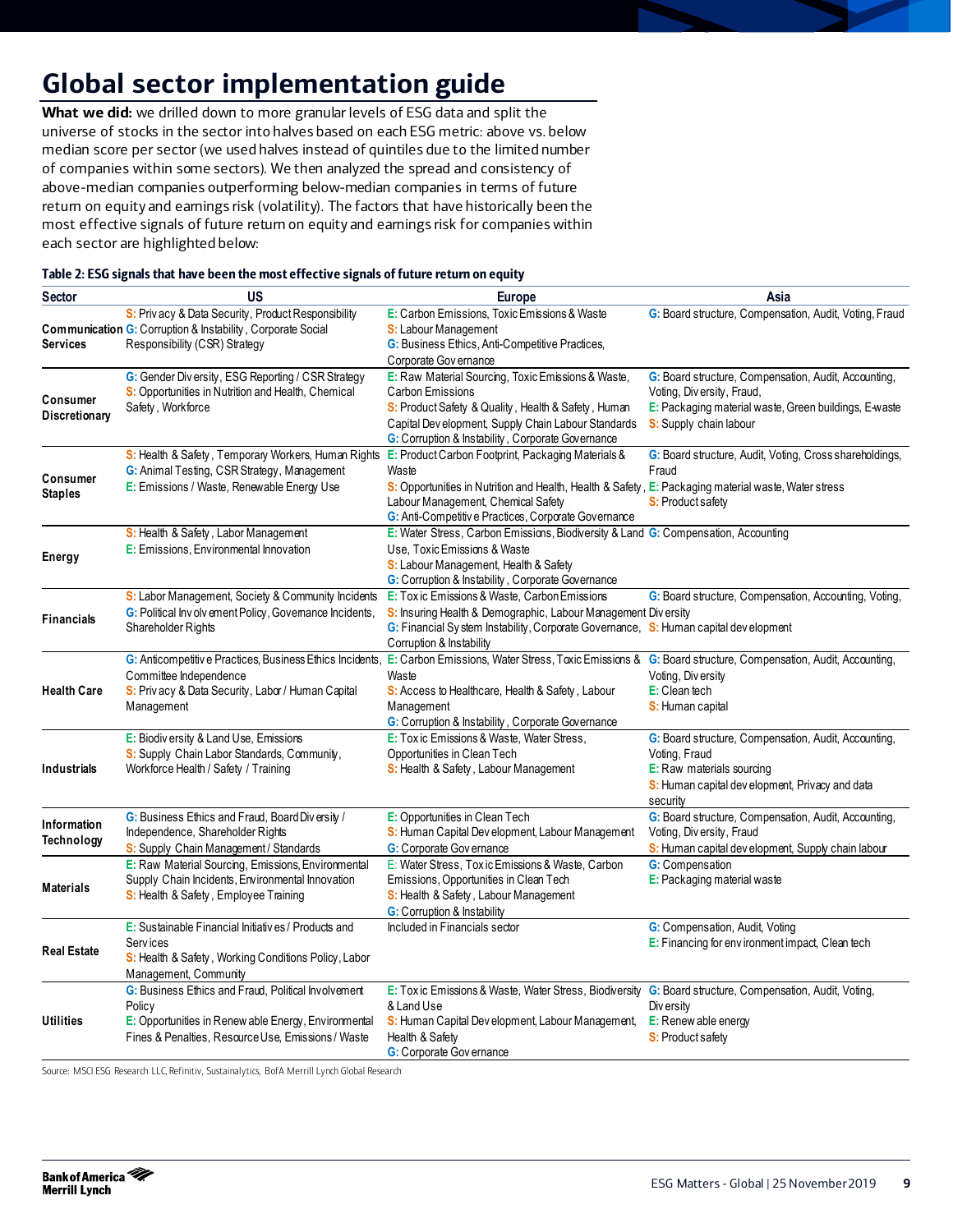#### Table 3: ESG signals that have been the most effective signals of future earnings volatility

| Sector                                  | <b>US</b>                                                                                                                                                                                          | <b>Europe</b>                                                                                                                                                                                                                                                                                                                                                                   | Asia                                                                                                                                                                             |
|-----------------------------------------|----------------------------------------------------------------------------------------------------------------------------------------------------------------------------------------------------|---------------------------------------------------------------------------------------------------------------------------------------------------------------------------------------------------------------------------------------------------------------------------------------------------------------------------------------------------------------------------------|----------------------------------------------------------------------------------------------------------------------------------------------------------------------------------|
| <b>Communication</b><br><b>Services</b> | E: Resource Use, Opportunities in Clean Tech<br>S: Human Capital Dev elopment, Supply Chain<br><b>Standards</b>                                                                                    | E: Carbon Emissions, Toxic Emissions & Waste<br><b>S:</b> Access to Communications<br>G: Anti-Competitive Practices                                                                                                                                                                                                                                                             | G: Board structure, Compensation, Audit, Accounting,<br>Voting, Diversity, Fraud<br><b>E:</b> Raw materials<br><b>S:</b> Product safety                                          |
| Consumer<br>Discretionary               | Standards, Workforce / Society & Community Incidents<br>E: Raw Material Sourcing, Resource Use, Emissions                                                                                          | E: Raw Material Sourcing, Toxic Emissions & Waste,<br><b>Water Stress</b><br>S: Product Safety / Quality / Responsibility, Supply Chan Will be a strategy & Quality, Chemical Safety, Privacy & E: Green building, Water stress, E-waste, Clean tech<br>Data Security, Health & Safety, Human Capital<br>Dev elopment, Supply Chain Labour Standards<br>G: Corporate Governance | G: Board structure, Compensation, Audit, Accounting,<br>Voting, Risk, Fraud<br>S: Priv acy and data security                                                                     |
| Consumer<br><b>Staples</b>              | E: Packaging Material & Waste, Green Supplier /<br>Outsourcing Logistics<br>S: Supply Chain Labor Standards, Health / Chemical<br>Safety                                                           | E: Product Carbon Footprint, Packaging Materials &<br>Waste, Carbon Emissions, Toxic Emissions & Waste<br>S: Opportunities in Nutrition and Health, Health & Safety, E: Clean tech, Water stress<br>Labour Management, Supply Chain Labour Standards, S: Health and safety<br><b>Chemical Safety</b><br>G: Corporate Governance Issue                                           | G: Board structure, Audit, Accounting, Voting, Risk,<br>Controlling shareholders, Fraud                                                                                          |
| Energy                                  | E: Biodiv ersity & Land Use, Oil Spill Disclosure &<br>Performance, Emissions, Environmental Innovation,<br>Opportunity in Clean Tech                                                              | E: Water Stress, Carbon Emissions<br>S: Health & Safety<br><b>G:</b> Corruption & Instability                                                                                                                                                                                                                                                                                   | G: Compensation, Audit, Accounting, Diversity                                                                                                                                    |
| <b>Financials</b>                       | G: Compensation Policy, Anticompetitive Practices,<br>Business Ethics and Fraud, Shareholder Rights<br>S: Product Safety / Quality, Community, Responsible<br>Marketing                            | E: Financing Environment Impact, Toxic Emissions &<br>Waste, Opportunities in Green Building, Carbon<br>Emissions, Climate Change Vulnerability, Water Stress<br>S: Insuring Health & Demographic, Labour Management, E: Clean tech<br>Product Safety & Quality<br>G: Financial Sy stem Instability, Corporate Governance                                                       | G: Board structure, Compensation, Accounting, Voting,<br>Diversity, Related Party Transactions, Cross<br>Shareholdings                                                           |
| <b>Health Care</b>                      | G: Business Ethics and Fraud, Clinical Trial Standards<br>S: Human Capital Dev elopment, Product Safety, Human S: Access to Healthcare, Health & Safety, Human<br>Rights, Priv acy & Data Security | E: Carbon Emissions, Water Stress, Toxic Emissions &<br>Waste<br>Capital Dev elopment, Labour Management<br><b>G:</b> Corruption & Instability                                                                                                                                                                                                                                  | G: Board structure, Compensation, Audit, Accounting,<br>Voting, Risk, Cross shareholdings, Fraud<br>E: Clean tech                                                                |
| <b>Industrials</b>                      | E: Raw Material Sourcing, Carbon Emissions, Waste<br>Intensity, Environmental Fines & Penalties<br>S: Chemical Safety, Health and Safety Management                                                | E: Tox ic Emissions & Waste, Water Stress, Carbon<br>Emissions<br>S: Health & Safety, Labour Management<br><b>G:</b> Corporate Gov ernance                                                                                                                                                                                                                                      | G: Compensation, Audit, Accounting, Voting, Diversity,<br>Fraud, Bankruptcy<br>$E: E-w$ aste<br>S: Supply chain labour, Human capital development,<br>Priv acy and data security |
| Information<br>Technology               | G: Corruption & Instability, Disclosure, Shareholder<br>Rights<br>S: Supply Chain Standards, Data Privacy Policy, Human Privacy & Data Security<br>Rights                                          | E: Tox ic Emissions & Waste<br>S: Human Capital Dev elopment, Labour Management,                                                                                                                                                                                                                                                                                                | G: Board structure, Compensation, Audit, Accounting,<br>Voting, Fraud<br>S: Human capital dev elopment, Supply chain labour                                                      |
| <b>Materials</b>                        | E: Water Stress, Toxic / Carbon Emissions, Waste,<br>Env ironmental Innovation                                                                                                                     | E: Biodiversity & Land Use, Water Stress, Toxic<br>Emissions & Waste, Carbon Emissions, Opportunities in E: Raw material sourcing<br>Clean Tech<br>S: Health & Safety, Labour Management<br>G: Corruption & Instability                                                                                                                                                         | G: Board structure, Accounting, Voting, Risk                                                                                                                                     |
| <b>Real Estate</b>                      | E: Biodiv ersity & Land Use, Opportunities in Green<br>Building, Waste<br>G: Anticompetitive Practices, Business Ethics Incidents                                                                  | Included in Financials sector                                                                                                                                                                                                                                                                                                                                                   | G: Board structure, Compensation, Controlling<br>shareholders<br>E: Financing for environment impact, Green buildings<br>S: Supply chain labour, Product safety                  |
| Utilities                               | E: Opportunities in Renew able Energy, Water Intensity<br>Emissions / Waste<br>S: Labor Management, Health & Safety, Corporate<br>Foundation                                                       | E: Toxic Emissions & Waste, Water Stress, Carbon<br>Emissions, Opportunities in Renewable Energy<br>S: Human Capital Dev elopment, Labour Management,<br>Health & Safety<br>G: Corporate Governance                                                                                                                                                                             | G: Board structure, Compensation, Audit, Accounting,<br>Voting, Diversity                                                                                                        |

Source: MSCI ESG Research LLC, Refinitiv, Sustainalytics, BofA Merrill Lynch Global Research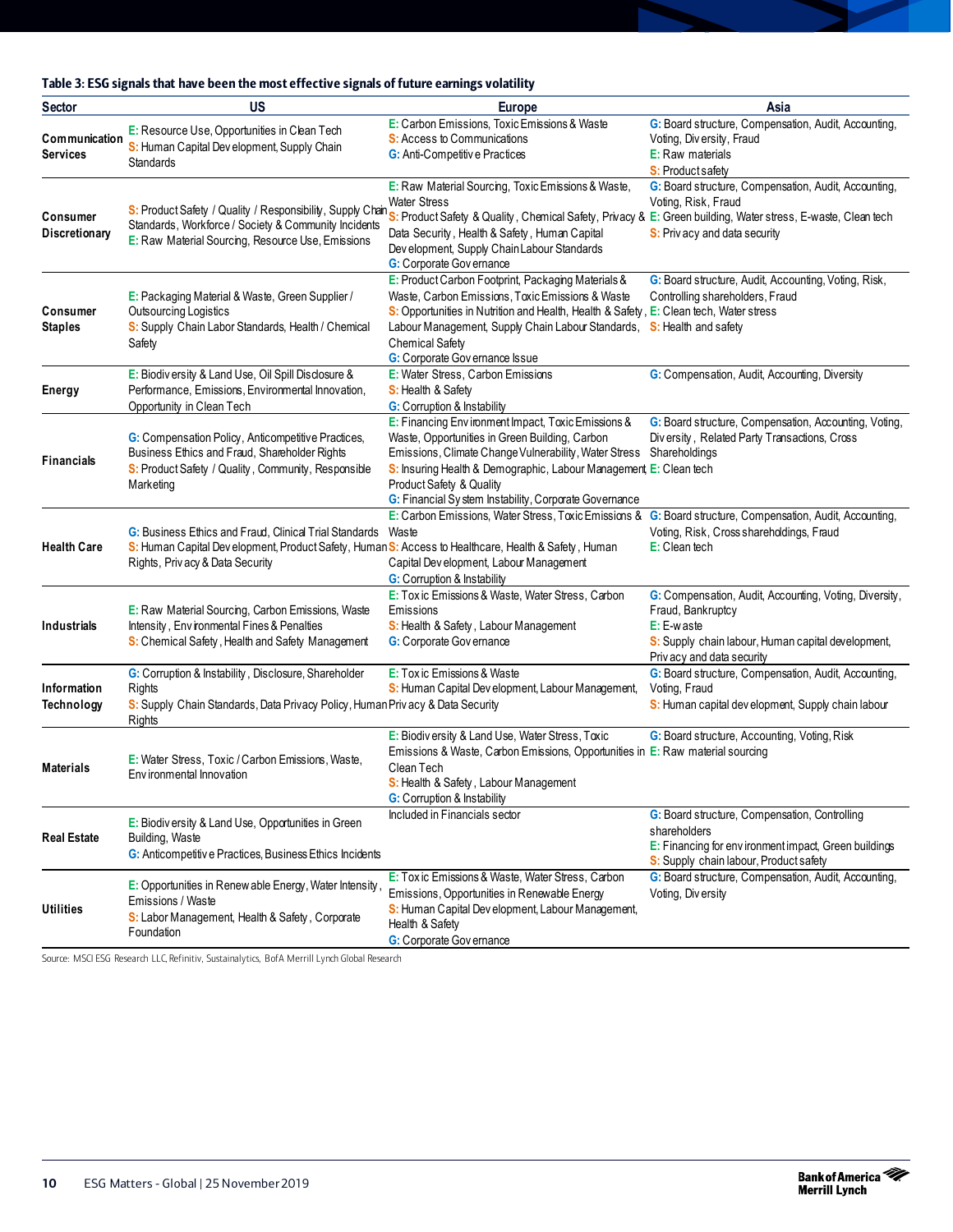#### **MSCI disclosure**

Although BofA Merrill Lynch's information providers, including without limitation, MSCI ESG Research LLC and its affiliates (the "ESG Parties"), obtain information from sources they consider reliable, none of the ESG Parties warrants or guarantees the originality, accuracy and/or completeness of any data herein. None of the ESG Parties makes any express or implied warranties of any kind, and the ESG Parties hereby expressly disclaim all warranties of merchantability and fitness for a particular purpose, with respect to any data herein. None of the ESG Parties shall have any liability for any errors or omissions in connection with any data herein. Further, without limiting any of the foregoing, in no event shall any of the ESG Parties have any liability for any direct, indirect, special, punitive, consequential or any other damages (including lost profits) even if notified of the possibility of such damages.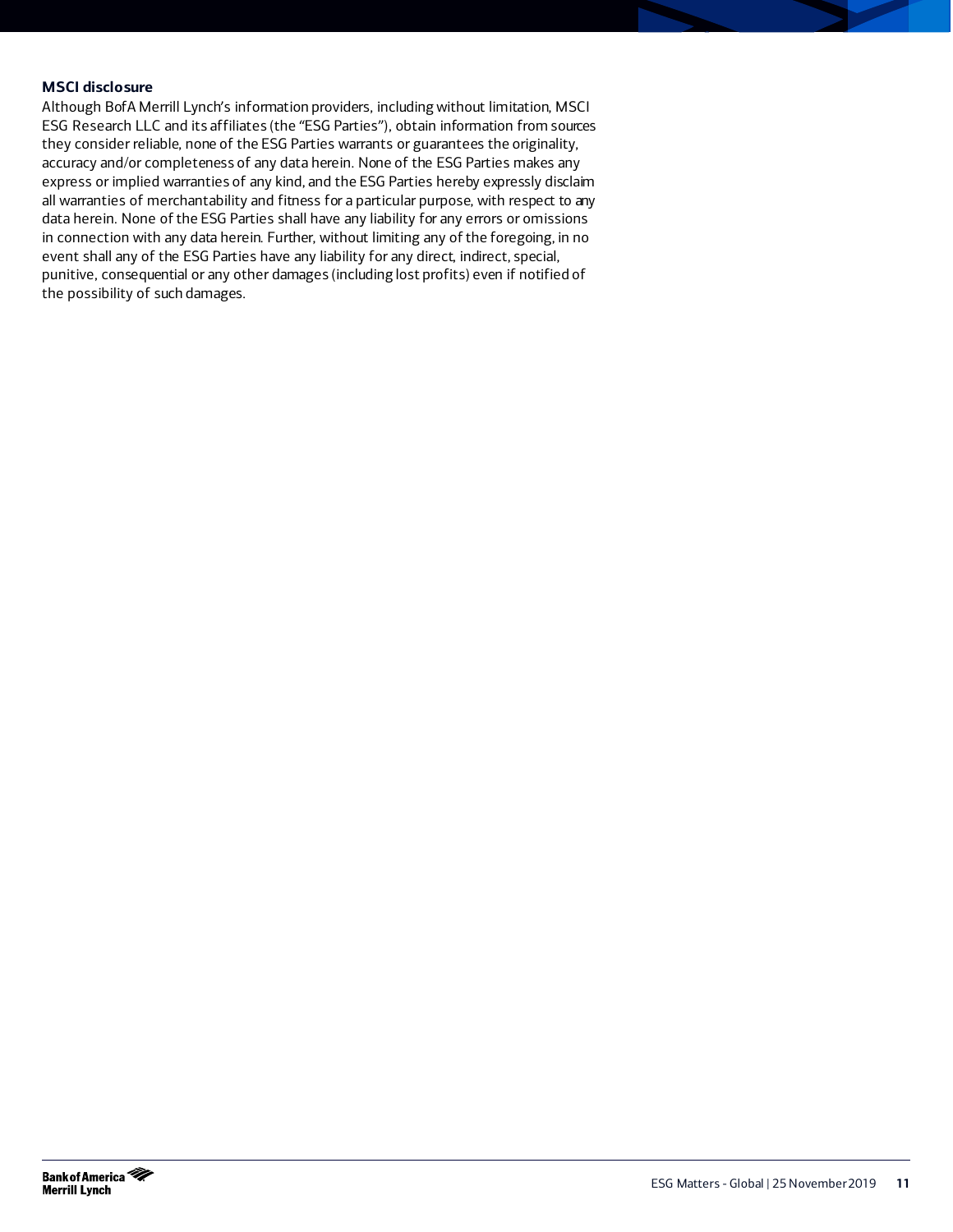# **Disclosures**

# **Important Disclosures**

Due to the nature of strategic analysis, the issuers or securities recommended or discussed in this report are not continuously followed. Accordingly, investors must regard this report as providing stand-alone analysis and should not expect continuing analysis or additional reports relating to such issuers and/or securities.

Due to the nature of quantitative analysis, the issuers or securities recommended or discussed in this report are not continuously followed. Accordingly, investors must regard this report as providing stand-alone analysis and should not expect continuing analysis or additional reports relating to such issuers and/or securities.

BofA Merrill Lynch Research Personnel (including the analyst(s) responsible for this report) receive compensation based upon, among other factors, the overall profitability of Bank of America Corporation, including profits derived from investment banking. The analyst(s) responsible for this report may also receive compensation based upon, among other factors, the overall profitability of the Bank's sales and trading businesses relating to the class of securities or financial instruments for which such analyst is responsible.

# **Other Important Disclosures**

From time to time research analysts conduct site visits of covered issuers. BofA Merrill Lynch policies prohibit research analysts from accepting payment or reimbursement for travel expenses from the issuer for such visits.

Prices are indicative and for information purposes only. Except as otherwise stated in the report, for the purpose of any recommendation in relation to: (i) an equity security, the price referenced is the publicly traded price of the security as of close of business on the day prior to the date of the report or, if the report is published during intraday trading, the price referenced is indicative of the traded price as of the date and time of the report; or (ii) a debt security (including equity preferred and CDS), prices are indicative as of the date and time of the report and are from various sources including Bank of America Merrill Lynch trading desks.

The date and time of completion of the production of any recommendation in this report shall be the date and time of dissemination of this report as recorded in the report timestamp.

This report may refer to fixed income securities that may not be offered or sold in one or more states or jurisdictions. Readers of this report are advised that any discussion, recommendation or other mention of such securities is not a solicitation or offer to transact in such securities. Investors should contact their BofA Merrill Lynch representative or Merrill Lynch Global Wealth Management financial advisor for information relating to fixed income securities.

Recipients who are not institutional investors or market professionals should seek the advice of their independent financial advisor before considering information in this report in connection with any investment decision, or for a necessary explanation of its contents.

Officers of BofAS or one or more of its affiliates (other than research analysts) may have a financial interest in securities of the issuer(s) or in related investments.

BofA Merrill Lynch Global Research policies relating to conflicts of interest are described a[t https://rsch.baml.com/coi](https://rsch.baml.com/coi)

"BofA Merrill Lynch" includes BofA Securities, Inc. ("BofAS"), Merrill Lynch, Pierce, Fenner & Smith Incorporated ("MLPF&S") and its affiliates. Investors should contact their BofA Merrill Lynch representative or Merrill Lynch Global Wealth Management financial advisor if they have questions concerning this report or concerning the appropriateness of any investment idea described herein for such investor. "BofA Merrill Lynch" and "Merrill Lynch" are each global brands for BofA Merrill Lynch Global Research. Information relating to Non-US affiliates of BofA Merrill Lynch and Distribution of Affiliate Research Reports:

BofAS and/or MLPF&S or may in the future distribute, information of the following non-US affiliates in the US (short name: legal name, regulator): Merrill Lynch (South Africa): Merrill Lynch South Africa (Pty) Ltd., regulated by The Financial Service Board; MLI (UK): Merrill Lynch International, regulated by the Financial Conduct Authority (FCA) and the Prudential Regulation Authority (PRA); BofASE (France): BofA Securities Europe SA is authorized by the Autorité de Contrôle Prudentiel et de Résolution (ACPR) and regulated by the ACPR and the Autorité des Marchés Financiers (AMF); BAMLI DAC (Milan): Bank of America Merrill Lynch International DAC, Milan Branch, regulated by the Bank of Italy, the European Central Bank (ECB) and the Central Bank of Ireland (CBI); Merrill Lynch (Australia): Merrill Lynch Equities (Australia) Limited, regulated by the Australian Securities and Investments Commission; Merrill Lynch (Hong Kong): Merrill Lynch (Asia Pacific) Limited, regulated by the Hong Kong Securities and Futures Commission (HKSFC); Merrill Lynch (Singapore): Merrill Lynch (Singapore) Pte Ltd, regulated by the Monetary Authority of Singapore (MAS); Merrill Lynch (Canada): Merrill Lynch Canada Inc, regulated by the Investment Industry Regulatory Organization of Canada; Merrill Lynch (Mexico): Merrill Lynch Mexico, SA de CV, Casa de Bolsa, regulated by the Comisión Nacional Bancaria y de Valores; Merrill Lynch (Argentina): Merrill Lynch Argentina SA, regulated by Comisión Nacional de Valores; Merrill Lynch (Japan): Merrill Lynch Japan Securities Co., Ltd., regulated by the Financial Services Agency; Merrill Lynch (Seoul): Merrill Lynch International, LLC Seoul Branch, regulated by the Financial Supervisory Service; Merrill Lynch (Taiwan): Merrill Lynch Securities (Taiwan) Ltd., regulated by the Securities and Futures Bureau; DSP Merrill Lynch (India): DSP Merrill Lynch Limited, regulated by the Securities and Exchange Board of India; Merrill Lynch (Indonesia): PT Merrill Lynch Sekuritas Indonesia, regulated by Otoritas Jasa Keuangan (OJK); Merrill Lynch (Israel): Merrill Lynch Israel): Merrill Lynch Israel Limited, regulated by Israel Securities Authority; Merrill Lynch (Russia): OOO Merrill Lynch Securities, Moscow, regulated by the Central Bank of the Russian Federation; Merrill Lynch (DIFC): Merrill Lynch International (DIFC Branch), regulated by the Dubai Financial Services Authority (DFSA); Merrill Lynch (Spain): Merrill Lynch Capital Markets Espana, S.A.S.V., regulated by Comisión Nacional del Mercado De Valores; Merrill Lynch (Brazil): Bank of America Merrill Lynch Banco Multiplo S.A., regulated by Comissão de Valores Mobiliários; Merrill Lynch KSA Company: Merrill Lynch Kingdom of Saudi Arabia Company, regulated by the Capital Market Authority.

This information: has been approved for publication and is distributed in the United Kingdom (UK) to professional clients and eligible counterparties (as each is defined in the rules of the FCA and the PRA) by MLI (UK), which is authorized by the PRA and regulated by the FCA and the PRA - details about the extent of our regulation by the FCA and PRA are available from us on request; has been approved for publication and is distributed in the European Economic Area (EEA) by BofASE (France), which is authorized by the ACPR and regulated by the ACPR and the AMF; has been considered and distributed in Japan by Merrill Lynch (Japan), a registered securities dealer under the Financial Instruments and Exchange Act in Japan, or its permitted affiliates; is issued and distributed in Hong Kong by Merrill Lynch (Hong Kong) which is regulated by HKSFC; is issued and distributed in Taiwan by Merrill Lynch (Taiwan); is issued and distributed in India by DSP Merrill Lynch (India); and is issued and distributed in Singapore to institutional investors and/or accredited investors (each as defined under the Financial Advisers Regulations) by Merrill Lynch (Singapore) (Company Registration No 198602883D). Merrill Lynch (Singapore) is regulated by MAS. Bank of America N.A., Australian Branch (ARBN 064 874 531), AFS License 412901 (BANA Australia) and Merrill Lynch Equities (Australia) Limited (ABN 65 006 276 795), AFS License 235132 (MLEA) distribute this information in Australia only to 'Wholesale' clients as defined by s.761G of the Corporations Act 2001. With the exception of BANA Australia, neither MLEA nor any of its affiliates involved in preparing this information is an Authorised Deposit-Taking Institution under the Banking Act 1959 nor regulated by the Australian Prudential Regulation Authority. No approval is required for publication or distribution of this information in Brazil and its local distribution is by Merrill Lynch (Brazil) in accordance with applicable regulations. Merrill Lynch (DIFC) is authorized and regulated by the DFSA. Information prepared and issued by Merrill Lynch (DIFC) is done so in accordance with the requirements of the DFSA conduct of business rules. Bank of America Merrill Lynch International DAC, Frankfurt Branch (BAMLI DAC (Frankfurt)) distributes this information in Germany and is regulated by BaFin, the ECB and the CBI. BofA Merrill Lynch entities, including BAMLI DAC and BofASE (France), may outsource/delegate the marketing and/or provision of certain research services or aspects of research services to other branches or members of the BofA Merrill Lynch group. You may be contacted by a different BofA Merrill Lynch entity acting for and on behalf of your service provider where permitted by applicable law. This does not change your service provider. Please use this link <http://www.bankofamerica.com/emaildisclaimer> for further information.

This information has been prepared and issued by BofAS and/or one or more of its non-US affiliates. The author(s) of this information may not be licensed to carry on regulated activities in your jurisdiction and, if not licensed, do not hold themselves out as being able to do so. BofAS and/or MLPF&S is the distributor of this information in the US and accepts full responsibility for information distributed to BofAS and/or MLPF&S clients in the US by its non-US affiliates. Any US person receiving this information and wishing to effect any transaction in any security discussed herein should do so through BofAS and/or MLPF&S and not such foreign affiliates. Hong Kong recipients of this information should contact Merrill Lynch (Asia Pacific) Limited in respect of any matters relating to dealing in securities or provision of specific advice on securities or any other matters arising from, or in connection with, this information. Singapore recipients of this information should contact Merrill Lynch (Singapore) Pte Ltd in respect of any matters arising from, or in connection with, this information.